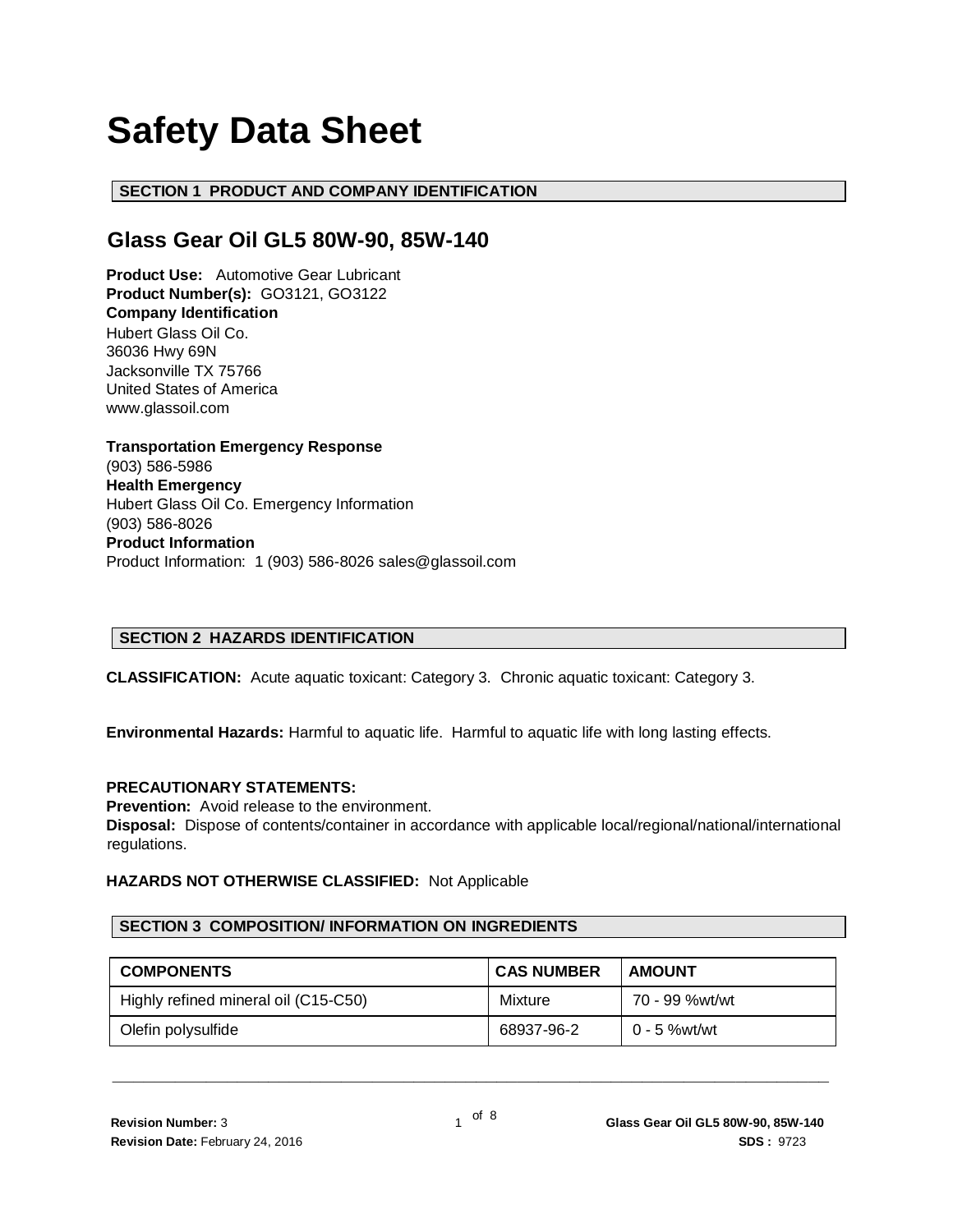| Phosphoric acid ester, amine salt   | Confidential | 0 - 1.5 %wt/wt |
|-------------------------------------|--------------|----------------|
| Long chain alkyl amine              | Mixture      | $0 - 1$ %wt/wt |
| <b>SECTION 4 FIRST AID MEASURES</b> |              |                |

#### **Description of first aid measures**

**Eye:** No specific first aid measures are required. As a precaution, remove contact lenses, if worn, and flush eyes with water.

**Skin:** No specific first aid measures are required. As a precaution, remove clothing and shoes if contaminated. To remove the material from skin, use soap and water. Discard contaminated clothing and shoes or thoroughly clean before reuse.

**Ingestion:** No specific first aid measures are required. Do not induce vomiting. As a precaution, get medical advice.

**Inhalation:** No specific first aid measures are required. If exposed to excessive levels of material in the air, move the exposed person to fresh air. Get medical attention if coughing or respiratory discomfort occurs.

#### **Most important symptoms and effects, both acute and delayed IMMEDIATE SYMPTOMS AND HEALTH EFFECTS**

**Eye:** Not expected to cause prolonged or significant eye irritation.

**Skin:** Contact with the skin is not expected to cause prolonged or significant irritation. Not expected to be harmful to internal organs if absorbed through the skin.

**Ingestion:** Not expected to be harmful if swallowed.

**Inhalation:** Not expected to be harmful if inhaled. Contains a petroleum-based mineral oil. May cause respiratory irritation or other pulmonary effects following prolonged or repeated inhalation of oil mist at airborne levels above the recommended mineral oil mist exposure limit. Symptoms of respiratory irritation may include coughing and difficulty breathing.

#### **DELAYED OR OTHER SYMPTOMS AND HEALTH EFFECTS:** Not classified.

#### **Indication of any immediate medical attention and special treatment needed**  Not applicable.

#### **SECTION 5 FIRE FIGHTING MEASURES**

**EXTINGUISHING MEDIA:** Use water fog, foam, dry chemical or carbon dioxide (CO2) to extinguish flames.

#### **PROTECTION OF FIRE FIGHTERS:**

**Fire Fighting Instructions:** This material will burn although it is not easily ignited. See Section 7 for proper handling and storage. For fires involving this material, do not enter any enclosed or confined fire space without proper protective equipment, including self-contained breathing apparatus. **Combustion Products:** Highly dependent on combustion conditions. A complex mixture of airborne solids, liquids, and gases including carbon monoxide, carbon dioxide, and unidentified organic compounds will be evolved when this material undergoes combustion.

# **SECTION 6 ACCIDENTAL RELEASE MEASURES**

**Protective Measures:** Eliminate all sources of ignition in vicinity of spilled material. **Spill Management:** Stop the source of the release if you can do it without risk. Contain release to prevent further contamination of soil, surface water or groundwater. Clean up spill as soon as possible,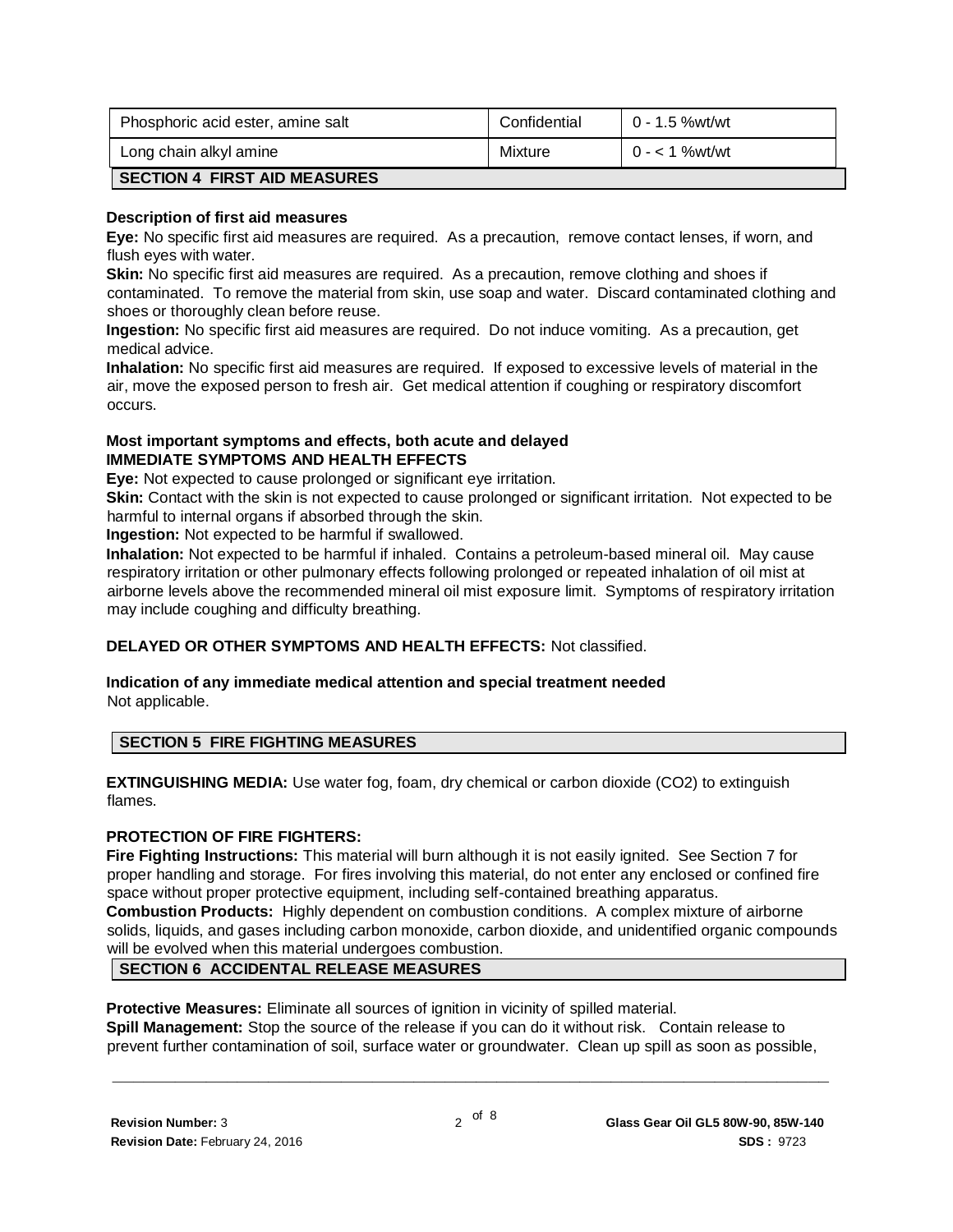observing precautions in Exposure Controls/Personal Protection. Use appropriate techniques such as applying non-combustible absorbent materials or pumping. Where feasible and appropriate, remove contaminated soil. Place contaminated materials in disposable containers and dispose of in a manner consistent with applicable regulations.

**Reporting:** Report spills to local authorities as appropriate or required.

# **SECTION 7 HANDLING AND STORAGE**

**Precautionary Measures:** Do not get in eyes, on skin, or on clothing. Keep out of the reach of children. Wash thoroughly after handling.

**General Handling Information:** Avoid contaminating soil or releasing this material into sewage and drainage systems and bodies of water.

**Static Hazard:** Electrostatic charge may accumulate and create a hazardous condition when handling this material. To minimize this hazard, bonding and grounding may be necessary but may not, by themselves, be sufficient. Review all operations which have the potential of generating and accumulating an electrostatic charge and/or a flammable atmosphere (including tank and container filling, splash filling, tank cleaning, sampling, gauging, switch loading, filtering, mixing, agitation, and vacuum truck operations) and use appropriate mitigating procedures. For more information, refer to OSHA Standard 29 CFR 1910.106, 'Flammable and Combustible Liquids', National Fire Protection Association (NFPA 77, 'Recommended Practice on Static Electricity', and/or the American Petroleum Institute (API) Recommended Practice 2003, 'Protection Against Ignitions Arising Out of Static, Lightning, and Stray Currents'.

**Container Warnings:** Container is not designed to contain pressure. Do not use pressure to empty container or it may rupture with explosive force. Empty containers retain product residue (solid, liquid, and/or vapor) and can be dangerous. Do not pressurize, cut, weld, braze, solder, drill, grind, or expose such containers to heat, flame, sparks, static electricity, or other sources of ignition. They may explode and cause injury or death. Empty containers should be completely drained, properly closed, and promptly returned to a drum reconditioner or disposed of properly.

#### **SECTION 8 EXPOSURE CONTROLS/PERSONAL PROTECTION**

#### **GENERAL CONSIDERATIONS:**

Consider the potential hazards of this material (see Section 3), applicable exposure limits, job activities, and other substances in the work place when designing engineering controls and selecting personal protective equipment. If engineering controls or work practices are not adequate to prevent exposure to harmful levels of this material, the personal protective equipment listed below is recommended. The user should read and understand all instructions and limitations supplied with the equipment since protection is usually provided for a limited time or under certain circumstances.

#### **ENGINEERING CONTROLS:**

Use in a well-ventilated area.

# **PERSONAL PROTECTIVE EQUIPMENT**

**Eye/Face Protection:** No special eye protection is normally required. Where splashing is possible, wear safety glasses with side shields as a good safety practice.

**Skin Protection:** No special protective clothing is normally required. Where splashing is possible, select protective clothing depending on operations conducted, physical requirements and other substances in the workplace. Suggested materials for protective gloves include: 4H (PE/EVAL), Nitrile Rubber, Silver Shield, Viton.

**Respiratory Protection:** No respiratory protection is normally required.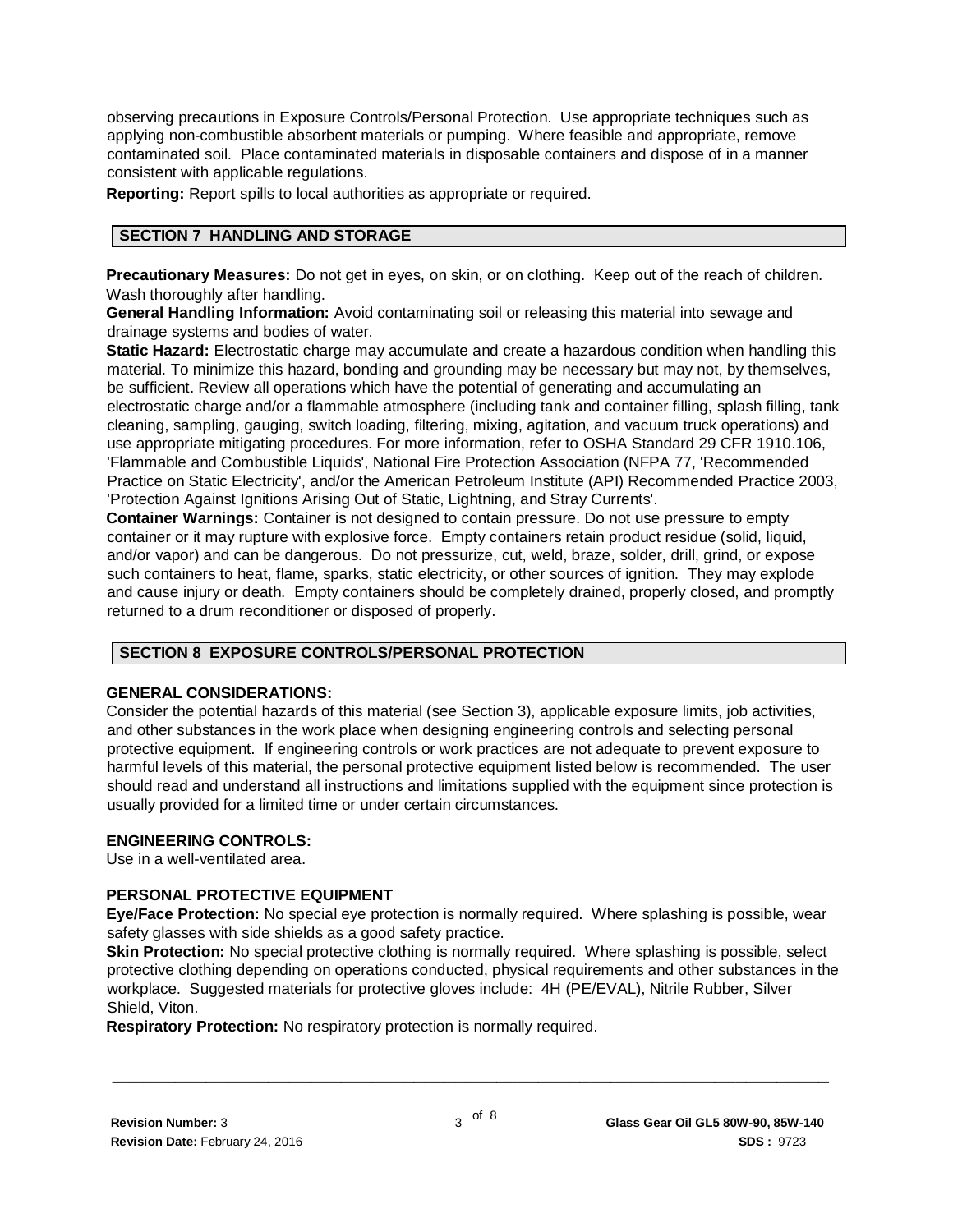If user operations generate an oil mist, determine if airborne concentrations are below the occupational exposure limit for mineral oil mist. If not, wear an approved respirator that provides adequate protection from the measured concentrations of this material. For air-purifying respirators use a particulate cartridge. Use a positive pressure air-supplying respirator in circumstances where air-purifying respirators may not provide adequate protection.

Consult local authorities for appropriate values.

#### **SECTION 9 PHYSICAL AND CHEMICAL PROPERTIES**

#### **Attention: the data below are typical values and do not constitute a specification.**

**Color:** Brown **Physical State:** Liquid **Odor:** Petroleum odor **Odor Threshold:** No data available **pH:** Not Applicable **Vapor Pressure:** <0.01 mmHg @ 37.8 °C (100 °F) **Vapor Density (Air = 1):** >1 **Initial Boiling Point:** 315°C (599°F) **Solubility:** Soluble in hydrocarbons; insoluble in water **Freezing Point:** Not Applicable **Specific Gravity:** 1 @ 15°C (59°F) (Typical) **Density:** 0.8856 kg/l - 0.9089 kg/l @ 15°C (59°F) (Typical) **Viscosity:** 13.7 mm2/s @ 100°C (212°F) Minimum **Evaporation Rate:** No data available **Decomposition temperature: Octanol/Water Partition Coefficient:** No data available

**FLAMMABLE PROPERTIES: Flammability (solid, gas):** No Data Available

**Flashpoint:** (ASTM D92) 180 °C (356 °F) Minimum **Autoignition:** No data available **Flammability (Explosive) Limits (% by volume in air):** Lower: Not Applicable Upper: Not Applicable

#### **SECTION 10 STABILITY AND REACTIVITY**

**Reactivity:** May react with strong acids or strong oxidizing agents, such as chlorates, nitrates, peroxides, etc.

**Chemical Stability:** This material is considered stable under normal ambient and anticipated storage and handling conditions of temperature and pressure.

**Hazardous Decomposition Products:** None known (None expected) **Hazardous Polymerization:** Hazardous polymerization will not occur.

# **SECTION 11 TOXICOLOGICAL INFORMATION**

#### **Information on toxicological effects**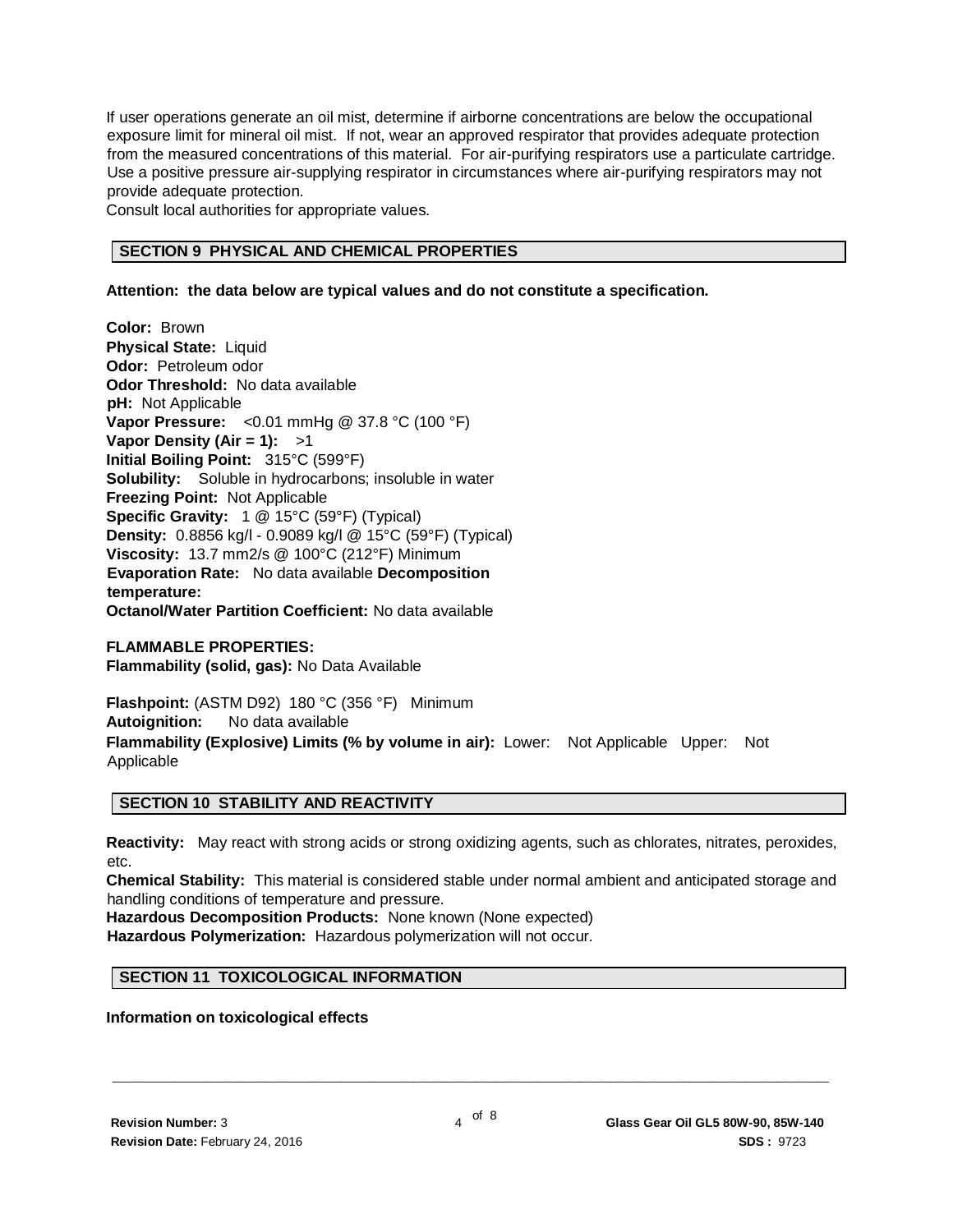**Serious Eye Damage/Irritation:** The eye irritation hazard is based on evaluation of data for product components.

**Skin Corrosion/Irritation:** The skin irritation hazard is based on evaluation of data for product components.

**Skin Sensitization:** The skin sensitization hazard is based on evaluation of data for similar materials or product components.

**Acute Dermal Toxicity:** The acute dermal toxicity hazard is based on evaluation of data for product components.

**Acute Oral Toxicity:** The acute oral toxicity hazard is based on evaluation of data for product components.

**Acute Inhalation Toxicity:** The acute inhalation toxicity hazard is based on evaluation of data for product components.

**Acute Toxicity Estimate:** Not Determined

**Germ Cell Mutagenicity:** The hazard evaluation is based on data for components or a similar material.

**Carcinogenicity:** The hazard evaluation is based on data for components or a similar material.

**Reproductive Toxicity:** The hazard evaluation is based on data for components or a similar material.

**Specific Target Organ Toxicity - Single Exposure:** The hazard evaluation is based on data for components or a similar material.

**Specific Target Organ Toxicity - Repeated Exposure:** The hazard evaluation is based on data for components or a similar material.

#### **ADDITIONAL TOXICOLOGY INFORMATION:**

This product contains petroleum base oils which may be refined by various processes including severe solvent extraction, severe hydrocracking, or severe hydrotreating. None of the oils requires a cancer warning under the OSHA Hazard Communication Standard (29 CFR 1910.1200). These oils have not been listed in the National Toxicology Program (NTP) Annual Report nor have they been classified by the International Agency for Research on Cancer (IARC) as; carcinogenic to humans (Group 1), probably carcinogenic to humans (Group 2A), or possibly carcinogenic to humans (Group 2B).

These oils have not been classified by the American Conference of Governmental Industrial Hygienists (ACGIH) as: confirmed human carcinogen (A1), suspected human carcinogen (A2), or confirmed animal carcinogen with unknown relevance to humans (A3).

#### **SECTION 12 ECOLOGICAL INFORMATION**

#### **ECOTOXICITY**

This material is expected to be harmful to aquatic organisms and may cause long-term adverse effects in the aquatic environment. The ecotoxicity hazard is based on an evaluation of data for the components or a similar material. The product has not been tested. The statement has been derived from the properties of the individual components.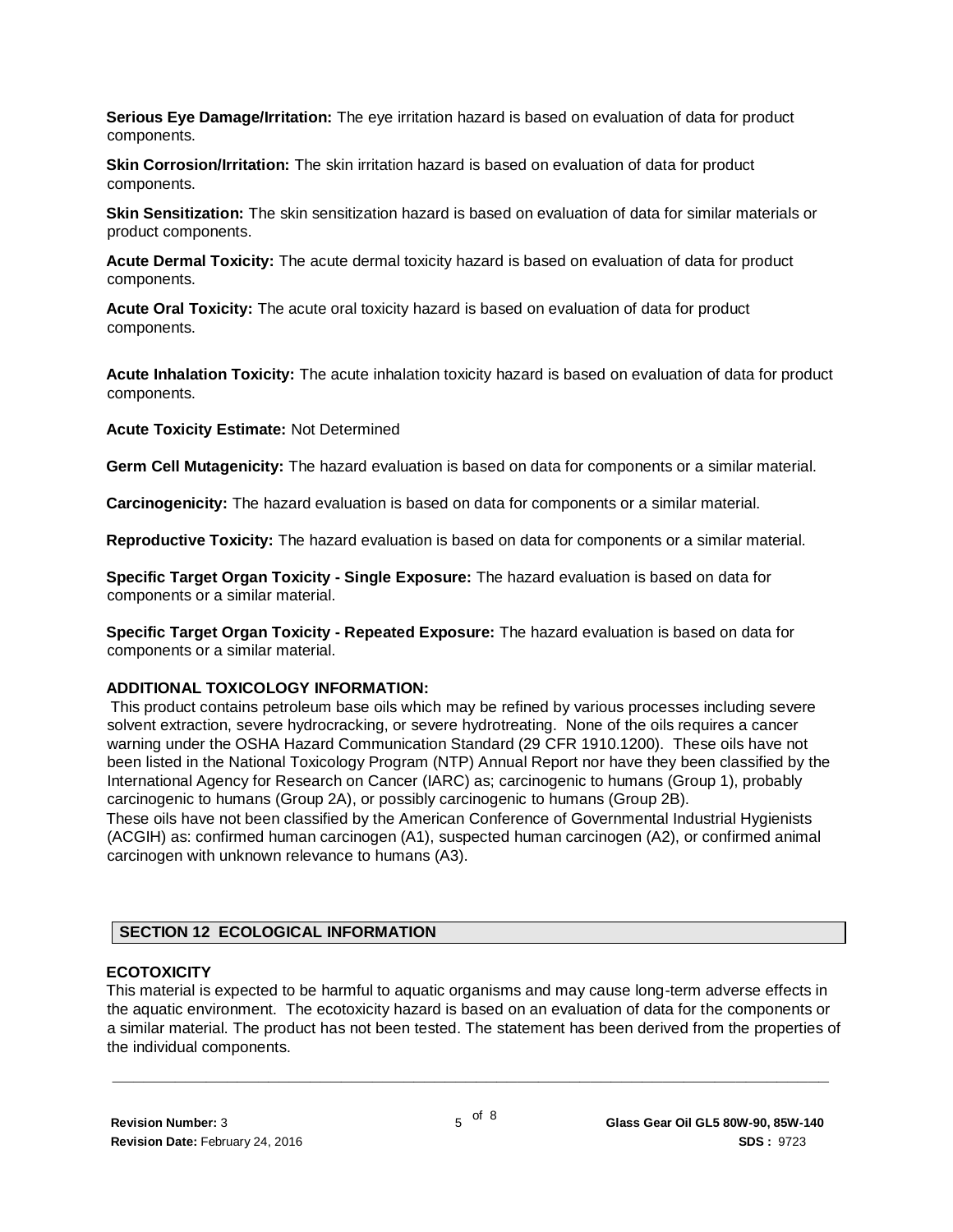#### **MOBILITY** No data available. **PERSISTENCE AND DEGRADABILITY**

This material is not expected to be readily biodegradable. The biodegradability of this material is based on an evaluation of data for the components or a similar material.The product has not been tested. The statement has been derived from the properties of the individual components.

# **POTENTIAL TO BIOACCUMULATE**

Bioconcentration Factor: No data available. Octanol/Water Partition Coefficient: No data available

# **SECTION 13 DISPOSAL CONSIDERATIONS**

Use material for its intended purpose or recycle if possible. Oil collection services are available for used oil recycling or disposal. Place contaminated materials in containers and dispose of in a manner consistent with applicable regulations. Contact your sales representative or local environmental or health authorities for approved disposal or recycling methods.

# **SECTION 14 TRANSPORT INFORMATION**

The description shown may not apply to all shipping situations. Consult 49CFR, or appropriate Dangerous Goods Regulations, for additional description requirements (e.g., technical name) and mode-specific or quantity-specific shipping requirements.

**DOT Shipping Description:** PETROLEUM LUBRICATING OIL, NOT REGULATED AS A HAZARDOUS MATERIAL FOR TRANSPORTATION UNDER 49 CFR

**IMO/IMDG Shipping Description:** PETROLEUM LUBRICATING OIL; NOT REGULATED AS DANGEROUS GOODS FOR TRANSPORT UNDER THE IMDG CODE

**ICAO/IATA Shipping Description:** PETROLEUM LUBRICATING OIL; NOT REGULATED AS DANGEROUS GOODS FOR TRANSPORT UNDER ICAO TI OR IATA DGR

**Transport in bulk according to Annex II of MARPOL 73/78 and the IBC code:** Not applicable

| <b>SECTION 15 REGULATORY INFORMATION</b> |    |                                       |           |  |
|------------------------------------------|----|---------------------------------------|-----------|--|
| <b>EPCRA 311/312 CATEGORIES:</b>         | 1. | Immediate (Acute) Health Effects:     | NO.       |  |
|                                          |    | 2. Delayed (Chronic) Health Effects:  | NO.       |  |
|                                          |    | 3. Fire Hazard:                       | NO.       |  |
|                                          |    | 4. Sudden Release of Pressure Hazard: | <b>NO</b> |  |
|                                          |    | 5. Reactivity Hazard:                 | <b>NO</b> |  |

# REGULATORY LISTS SEARCHED:

01-1=IARC Group 1 03=EPCRA 313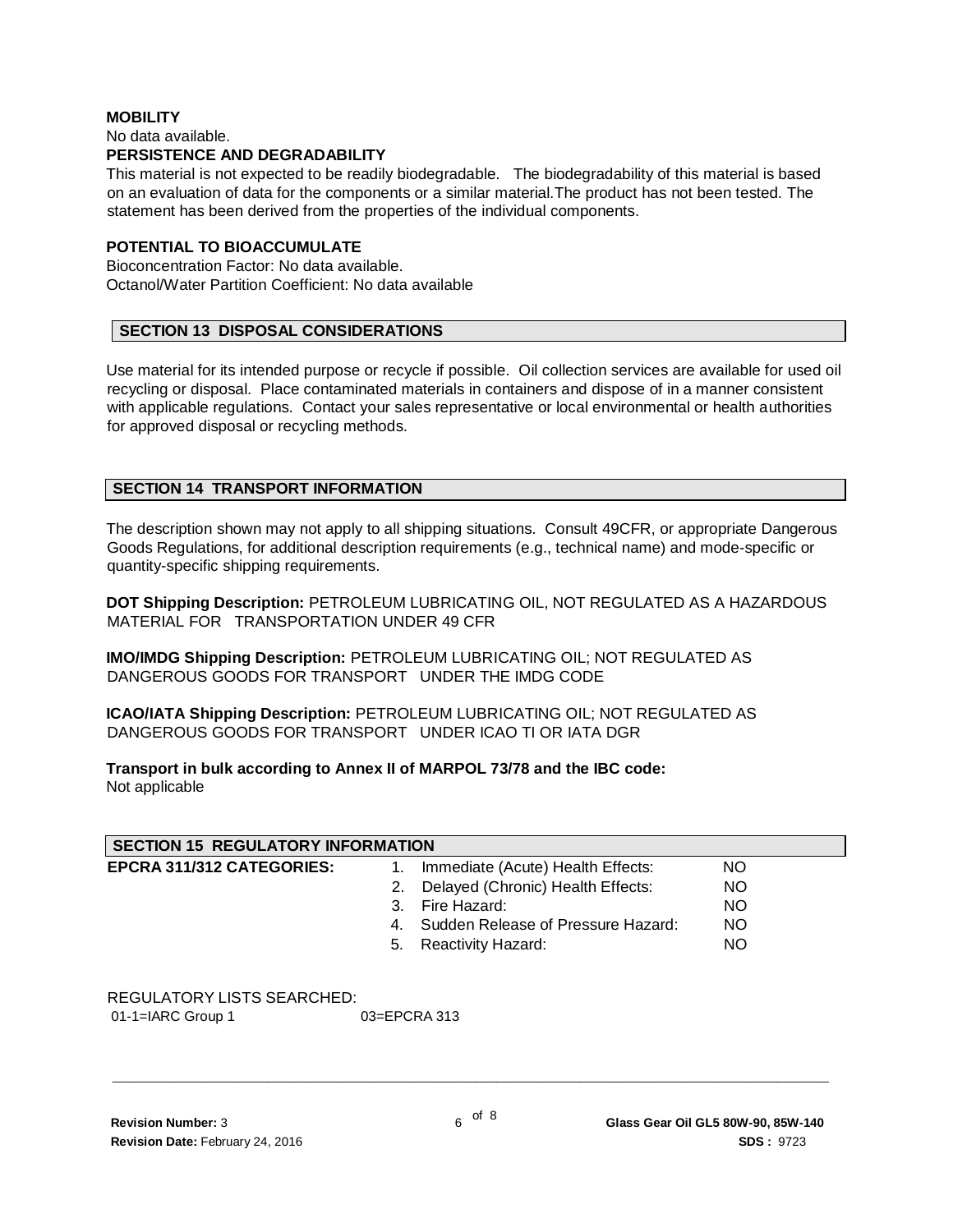| 01-2A=IARC Group 2A | 04=CA Proposition 65 |
|---------------------|----------------------|
| 01-2B=IARC Group 2B | $05 = MA$ RTK        |
| 02=NTP Carcinogen   | 06=NJ RTK            |
|                     | 07=PARTK             |

No components of this material were found on the regulatory lists above.

#### **CHEMICAL INVENTORIES:**

All components comply with the following chemical inventory requirements: AICS (Australia), DSL (Canada), EINECS (European Union), ENCS (Japan), IECSC (China), KECI (Korea), PICCS (Philippines), TSCA (United States).

#### **NEW JERSEY RTK CLASSIFICATION:**

Under the New Jersey Right-to-Know Act L. 1983 Chapter 315 N.J.S.A. 34:5A-1 et. seq., the product is to be identified as follows: PETROLEUM OIL (Gear oil)

#### **SECTION 16 OTHER INFORMATION**

**NFPA RATINGS:** Health: 0 Flammability: 1 Reactivity: 0

**HMIS RATINGS:** Health: 0 Flammability: 1 Reactivity: 0 (0-Least, 1-Slight, 2-Moderate, 3-High, 4-Extreme, PPE:- Personal Protection Equipment Index recommendation, \*- Chronic Effect Indicator). These values are obtained using the guidelines or published evaluations prepared by the National Fire Protection Association (NFPA) or the National Paint and Coating Association (for HMIS ratings).

#### **LABEL RECOMMENDATION:**

Label Category : INDUSTRIAL OIL 1 - IND1

#### **REVISION STATEMENT:**

**Revision Date:** February 24, 2016

#### **ABBREVIATIONS THAT MAY HAVE BEEN USED IN THIS DOCUMENT:**

| <b>TLV</b>                                  | Time Weighted Average                                                       |
|---------------------------------------------|-----------------------------------------------------------------------------|
| Threshold Limit Value                       | TWA                                                                         |
| $\overline{\phantom{0}}$                    | $\sim$                                                                      |
| STEL                                        | PEL                                                                         |
| Short-term Exposure Limit                   | Permissible Exposure Limit                                                  |
| $\sim$                                      | $\overline{\phantom{a}}$                                                    |
| GHS                                         | CAS                                                                         |
| <b>Globally Harmonized System</b>           | <b>Chemical Abstract Service Number</b>                                     |
| $\sim$                                      | ٠                                                                           |
| ACGIH - American Conference of Governmental | IMO/IMDG<br>International Maritime Dangerous Goods                          |
| Industrial Hygienists                       | Code                                                                        |
| API - American Petroleum Institute          | Safety Data Sheet<br><b>SDS</b><br>٠                                        |
| Hazardous Materials Information System      | <b>NFPA</b>                                                                 |
| HMIS                                        | National Fire Protection Association (USA)                                  |
| $\sim$                                      | $\sim$                                                                      |
| DOT.<br>Department of Transportation (USA)  | National Toxicology Program (USA)<br><b>NTP</b><br>$\overline{\phantom{a}}$ |